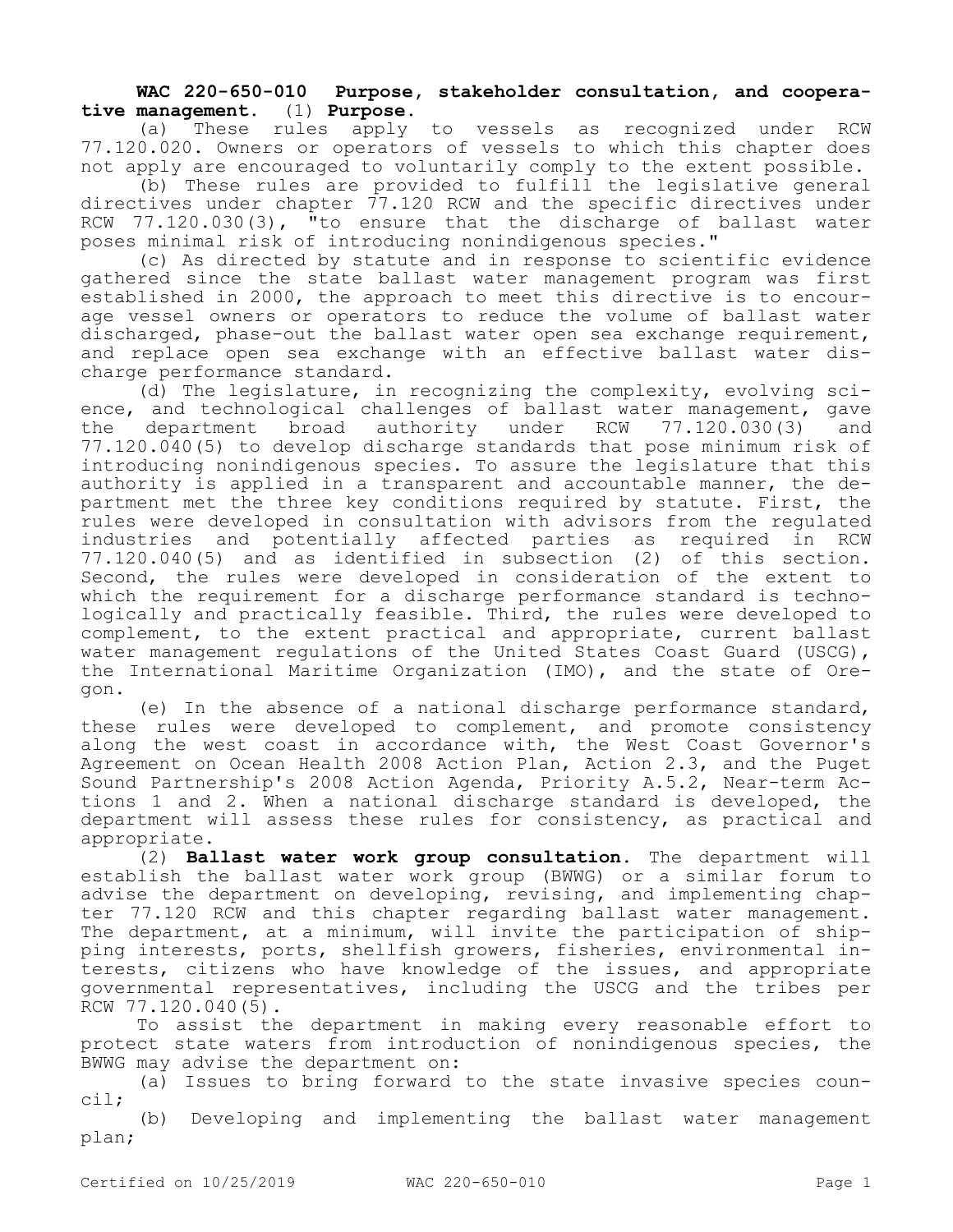(c) Providing science-based recommendations and technical information;

(d) Adjusting laws, rules, or policies if and when necessary or advisable;

(e) Enhancing the predictability and stability of the process so that stakeholders can anticipate and prepare for change; and

(f) Working with regional and national ballast water regulators to strive for a coordinated and integrated program.

(3) **Cooperative ballast water management.** The department communicates and cooperates with the USCG and other federal and state agencies to standardize regulations to the extent practical and appropriate, minimize duplication of efforts, and share information. The goal is to provide transparency and accountability in the regulatory process, protect state resources, and facilitate collaboration among federal and state agencies. The department also communicates and cooperates to the extent practical and appropriate with international ballast water management entities. Agencies that the department works with directly include:

(a) The Washington department of ecology. Pursuant to RCW 77.120.030(3), the department of fish and wildlife will consult and coordinate with the department of ecology on Clean Water Act issues related to ballast water management.

(b) The Washington department of health. The department of fish and wildlife will consult with the department of health on public health issues related to ballast water management.

(c) The Puget Sound partnership. Pursuant to chapter 90.71 RCW, the department will consult and coordinate with the Puget Sound partnership on biennial budget needs related to the ballast water program, cross-border coordination, policy, and research and monitoring needs to protect and restore Puget Sound by 2020.

(d) Tribes. Pursuant to RCW 77.120.040(5), the department of fish and wildlife will consult and coordinate with federally recognized Indian tribes in the state of Washington on ballast water management issues to assist in the protection of aquatic resources. The department will inform tribes of any ballast water management regulatory changes. The department also will notify tribes of any ballast water technologies as accepted under WAC 220-650-100 and supply the tribes with available supporting documentation.

(e) State of Oregon. Pursuant to RCW 77.120.040(5), the department will consult and coordinate with the state of Oregon on ballast water management in the Columbia River system. The department will strive to enter into cooperative management agreements with the state of Oregon to implement provisions of Washington, Oregon, and other appropriate federal ballast water laws. The agreements may include, but are not limited to, arrangements for cooperative enforcement, inspec-

tion, research, and monitoring.<br>(f) United States Coas (f) United States Coast Guard (USCG). Pursuant to RCW 77.120.030(3) and 77.120.040 (5)(a), the department will strive to enter into cooperative management agreements with the USCG to implement ballast water management objectives. The agreements may include, but are not limited to, arrangements for cooperative enforcement, inspection, research, and monitoring.

(g) United States Environmental Protection Agency (EPA). The department, as practical and appropriate, will consult and coordinate with the EPA on Clean Water Act issues related to ballast water management.